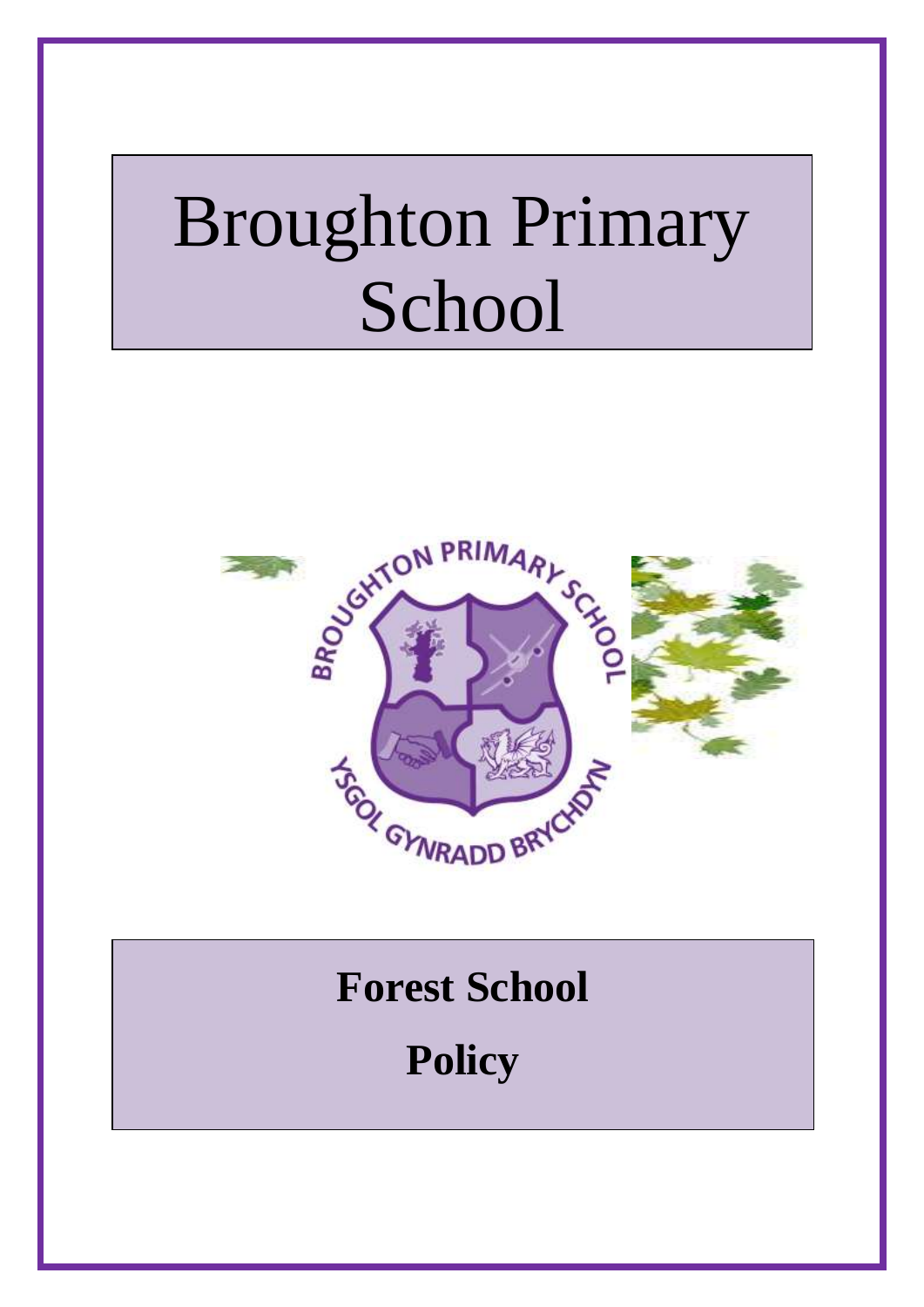#### **Contents**

- Introduction
- Legislation relevant
- Health & Safety
- Risk assessment procedure
- Daily procedures
- ●Tool procedures
- Fire safety procedures
- Missing person/irregular occurrence procedure
- Weather
- Behaviour
- Food safety, toileting & hygiene procedure
- Emergency procedure
- First aid procedure
- Play policy
- Photo & media
- Child protection procedures
- $\bullet$  Roles and responsibilities

#### **Appendices**

- 1. Letter to parents and children
- 2. Medical consent forms
- 3. Blank register
- 4. Planning sheet
- 5. Session procedures
- 6. Blank risk assessment
- 7. Daily inventory checklist
- 8. 1<sup>st</sup> aid kit inventory checklist
- 9. Participant evaluation sheets
- 10. Emergency procedure sheet
- 11. Accident/near miss record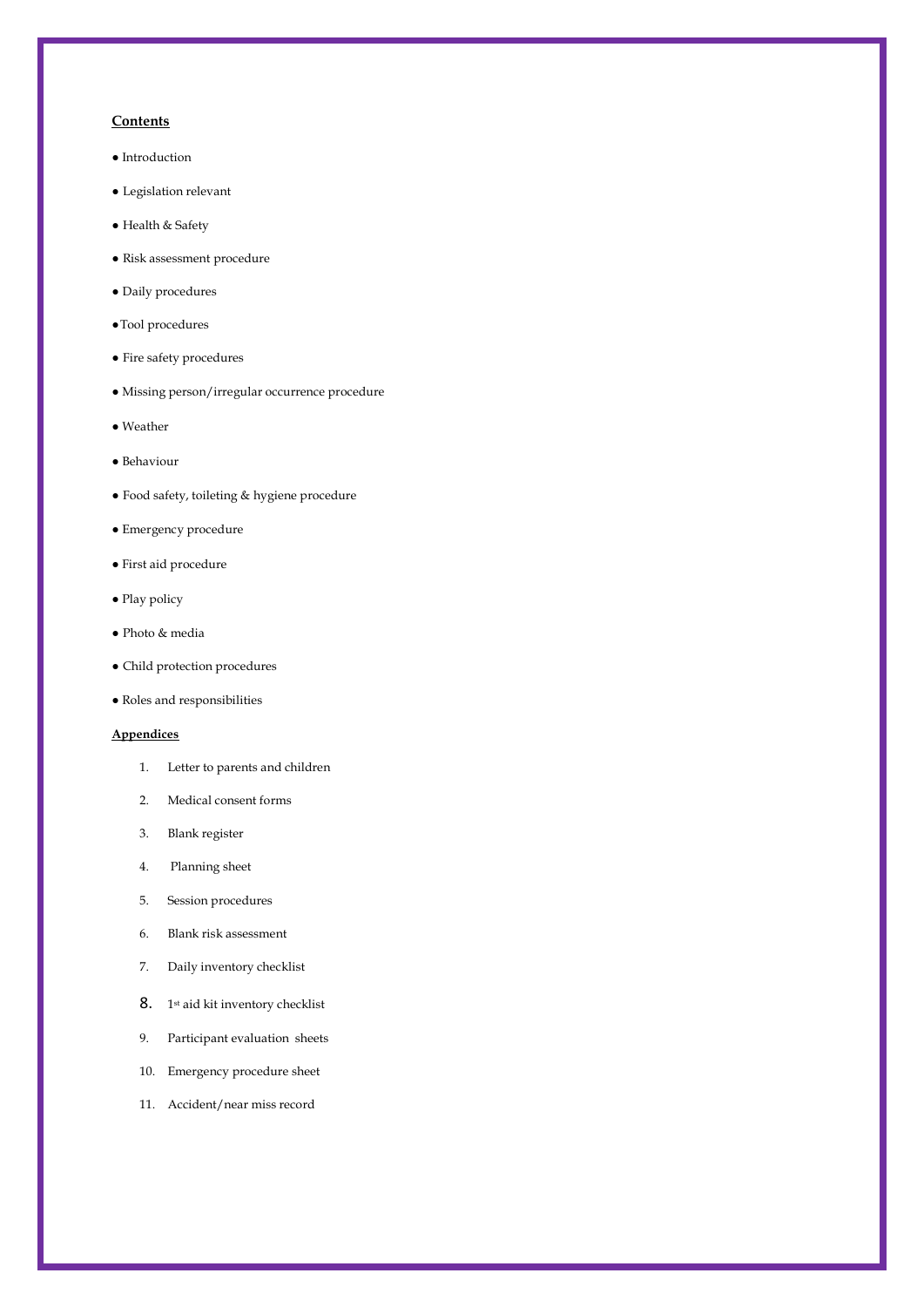#### **Introduction**

Broughton Primary School recognises its responsibilities for safeguarding children and adults protecting them from harm.

This document is addressed to all those who are responsible for safety and good practice in outdoor education. It includes safety management and incident procedures.

The aims of outdoor education at Broughton Primary are to promote the theme of living and working together through a range of activities which provide adventure, challenge and enjoyment. Also to provide opportunities for individuals to learn new skills, this will enhance their personal, social, intellectual and moral development, actively striving to develop and promote a wider awareness of the environment, environmental issues and the impact of outdoor activities on the natural environment.

#### **Legislation relevant**

- **●** The Children's Act (1989)
- Health and Safety (1974)
- **●** The Human rights Act (1998)
- The United Nations Convention on the rights of the child (UNCRC)
- The Education Act (1996)
- Every Child Matters (2003)
- SEAL (1970)

#### **Health and Safety**

The trained and named Forest school leader is always the person in charge of Forest school lessons.

The forest school leader has overall duty of care for the children in their charge. However all adults involved in Forest school are required to take all responsible steps to ensure that children are safe and that children know their boundaries at the beginning of the session.

All adult helpers must sign and date a form to show they have read and understood this handbook and the risk assessments appropriate to the session in which they are helping.

The Forest school leader or assistant will always carry and take a first aid kit and any medication required into every session.

The forest school leader will always carry a mobile phone and a walkie talkie.

In the event of an emergency the forest school leader will ensure that the school contacts the emergency services.

The forest school leader will review the risk assessments before every trip into the forest.

The forest school leader is responsible for the maintenance and checking of all tools and equipment to be used at forest school prior to their use.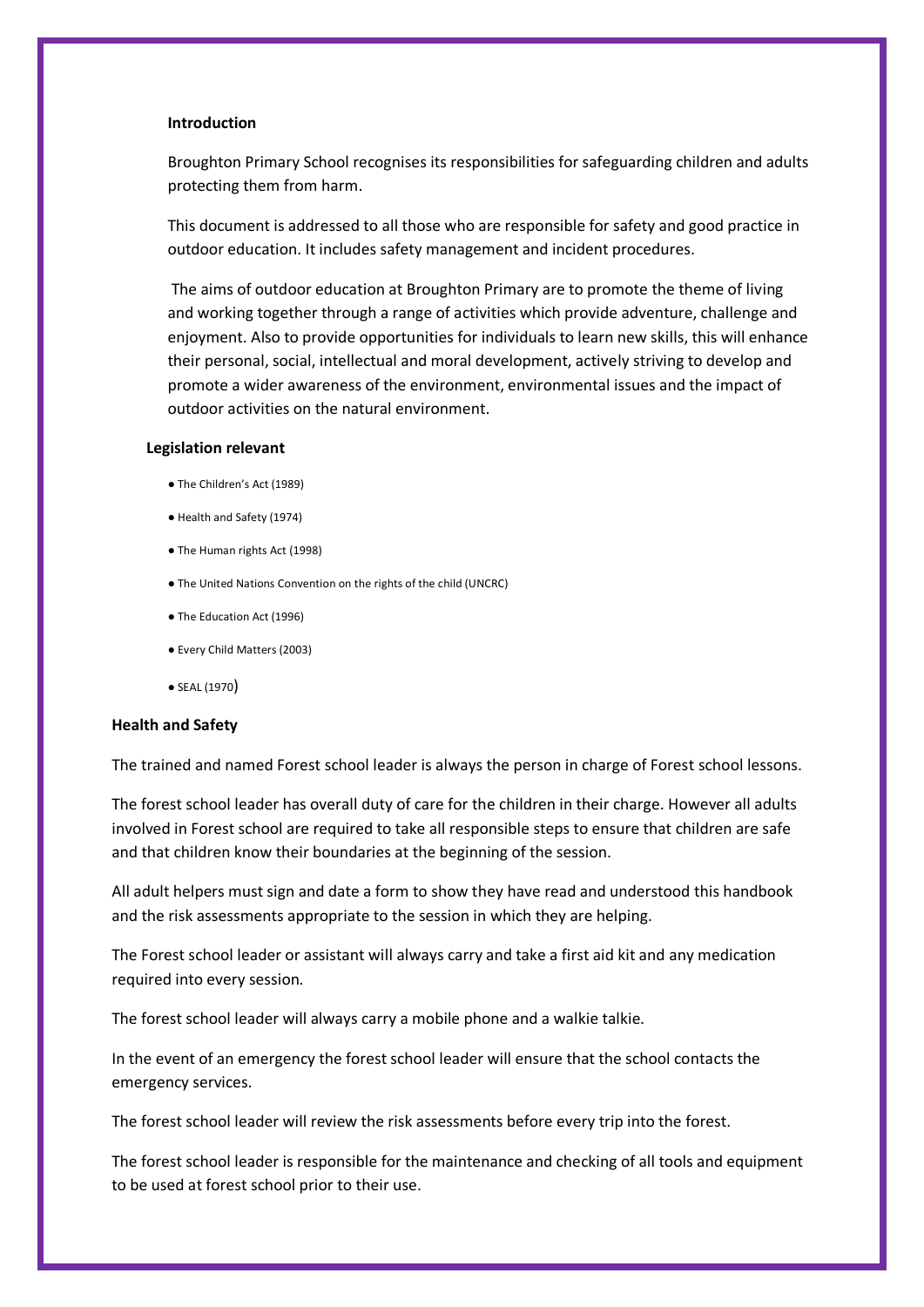Children are to only climb trees when dry and only approx. 1.5m high under supervision.

The forest school leader is responsible in training the children in how to use the tools and equipment safely and appropriately.

#### **Risk assessment procedure**

Risk assessment is ongoing and the undertaking and communicating of that assessment is the responsibility of the Forest School Leader. For each session there is an initial risk assessment made up, recorded and incorporated in the relevant procedures. All potential hazards and risks are identified. The FSL is to assess the area prior to sessions. Manage the activity so that the risk is controlled taking into consideration children with medical conditions and behaviour issues.

#### **Daily procedures**

◊ Pre-session

Check over site and manage any risks

Check equipment and resources are safe to use

Check first Aid is up to date

Check medication requirements for group

Advise staff of their roles and responsibilities

#### ◊ Session

Ongoing risk supervision

Change plans if needs be

Keep areas clean and tidy

Head count at regular intervals

#### ◊End of session

Leave site clean and tidy

Tidy all tools away safely according to tool safety

Make sure fires are put out safely

◊ Post session

Reflect on the session

Evaluation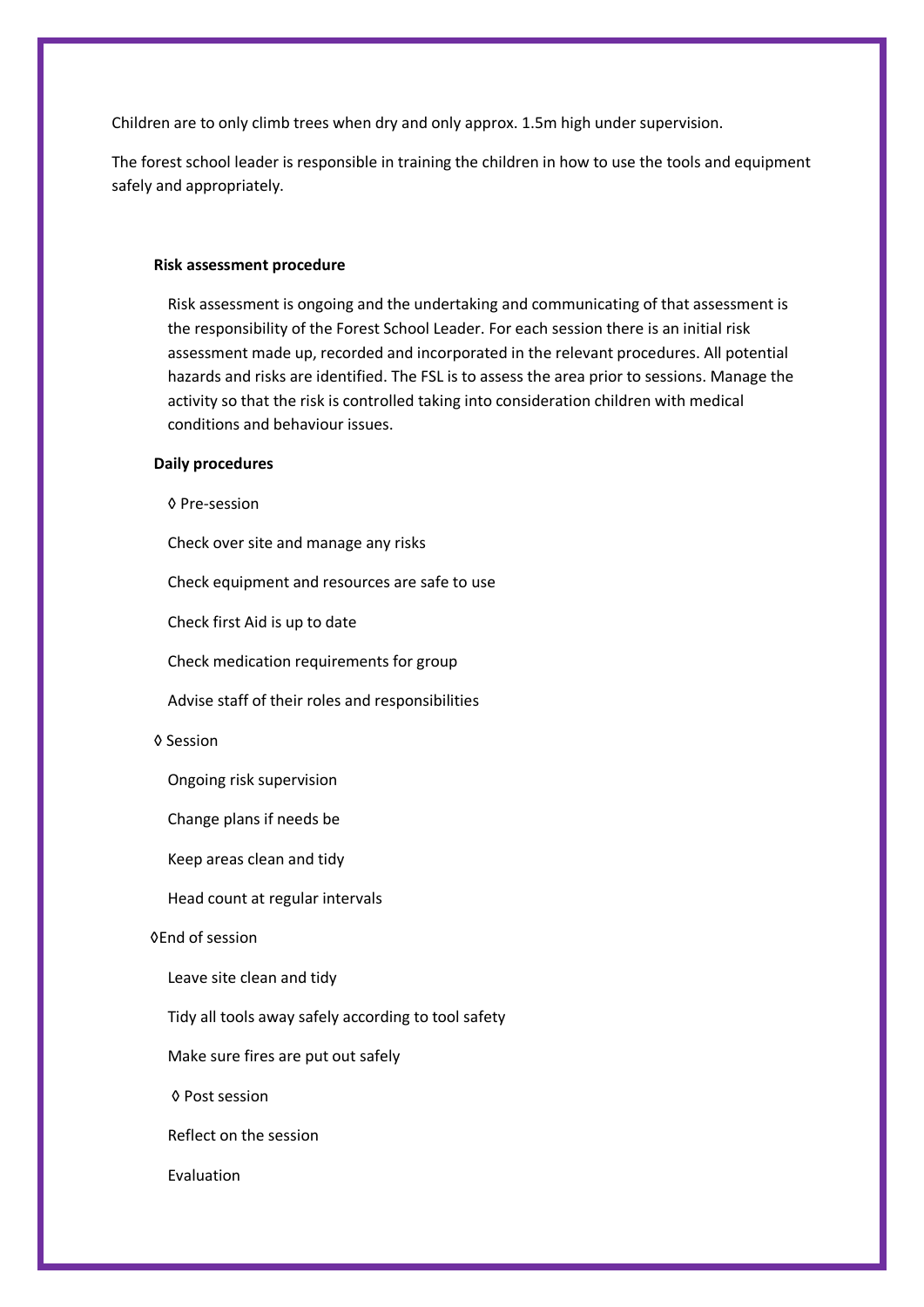Report any risks being observed so that action can be taken

**Tool procedures (every tool)**

**WHEN USING ANY TOOLS REMEMBER BLOOD BUBBLE (make sure all persons are at least 1 metre away) SAFETY ZONE and check area is clear If cutting above head height use hard hat.**

#### **PERSONEL PROTECTIVE EQUIPMENT ON ALL TOOLS SHOULD INCLUDE LONG TROUSERS, GLOVE ON NON-SAWING HAND.**

|          | secretors                                                                                                            | Potato                                                                     | <b>Pruning saw</b>                                                                                       | axe                                                                                                              | <b>Loppers</b>                                                                                       | <b>Bow SAW</b>                                                                                                 |
|----------|----------------------------------------------------------------------------------------------------------------------|----------------------------------------------------------------------------|----------------------------------------------------------------------------------------------------------|------------------------------------------------------------------------------------------------------------------|------------------------------------------------------------------------------------------------------|----------------------------------------------------------------------------------------------------------------|
|          |                                                                                                                      | peeler                                                                     |                                                                                                          |                                                                                                                  |                                                                                                      |                                                                                                                |
| handling | Make sure<br>secretors<br>are closed.<br>Carry at<br>your side<br>with hand<br>on shaft.<br>pass<br>handles<br>first | Carry at<br>your side<br>using<br>handle. Pass<br>handle first.            | Carry folded<br>Pass folded                                                                              | Carry at<br>your side<br>with<br>cutting<br>edge<br>facing<br>down.<br>Replace<br>guard.<br>Pass using<br>handle | Carry at your<br>side with<br>hand on shaft.<br>pass shaft<br>first                                  | Carry at your<br>side. Blade<br>facing down.<br>pass using<br>handle                                           |
| purpose  | Cutting<br>small<br>branches<br>up to<br>2.5cm<br>diameter                                                           | Debarking<br>sticks                                                        | Cutting green<br>& dead wood<br>up to 10cm<br>diameter.                                                  | Splitting<br>wood                                                                                                | Cutting<br>branches up<br>to 7cm<br>diameter                                                         | Cutting green<br>& dead wood                                                                                   |
| check    | Grips<br>aren't<br>damaged<br>or loose                                                                               | Space                                                                      | Blade is secure<br>& sharp<br>Hinge is secure<br>Lock works                                              | Handle is<br>not loose                                                                                           | Grips aren't<br>damaged or<br>loose.<br>Extension<br>locks                                           | Check blade<br>is secure &<br>sharp                                                                            |
| use      | Length of<br>handles to<br>give<br>maximum<br>leverage.<br>Put wood<br>to be cut<br>as close to<br>the hinge         | Sit securely<br>Lock elbows<br>into body<br>Work blade<br>away from<br>you | Secure wood<br>lengths before<br>cutting<br>Make a groove<br>to start the cut<br>Use push pull<br>action | Log to be<br>split is<br>placed on<br>secure<br>surface.<br>axe is<br>placed on<br>top & hit<br>with a           | Use length of<br>shaft to give<br>maximum<br>leverage. put<br>wood to be<br>cut as close to<br>hinge | Secure wood<br>lengths<br>before<br>sawing. use 3<br>backward<br>cuts to start<br>and continue<br>to saw using |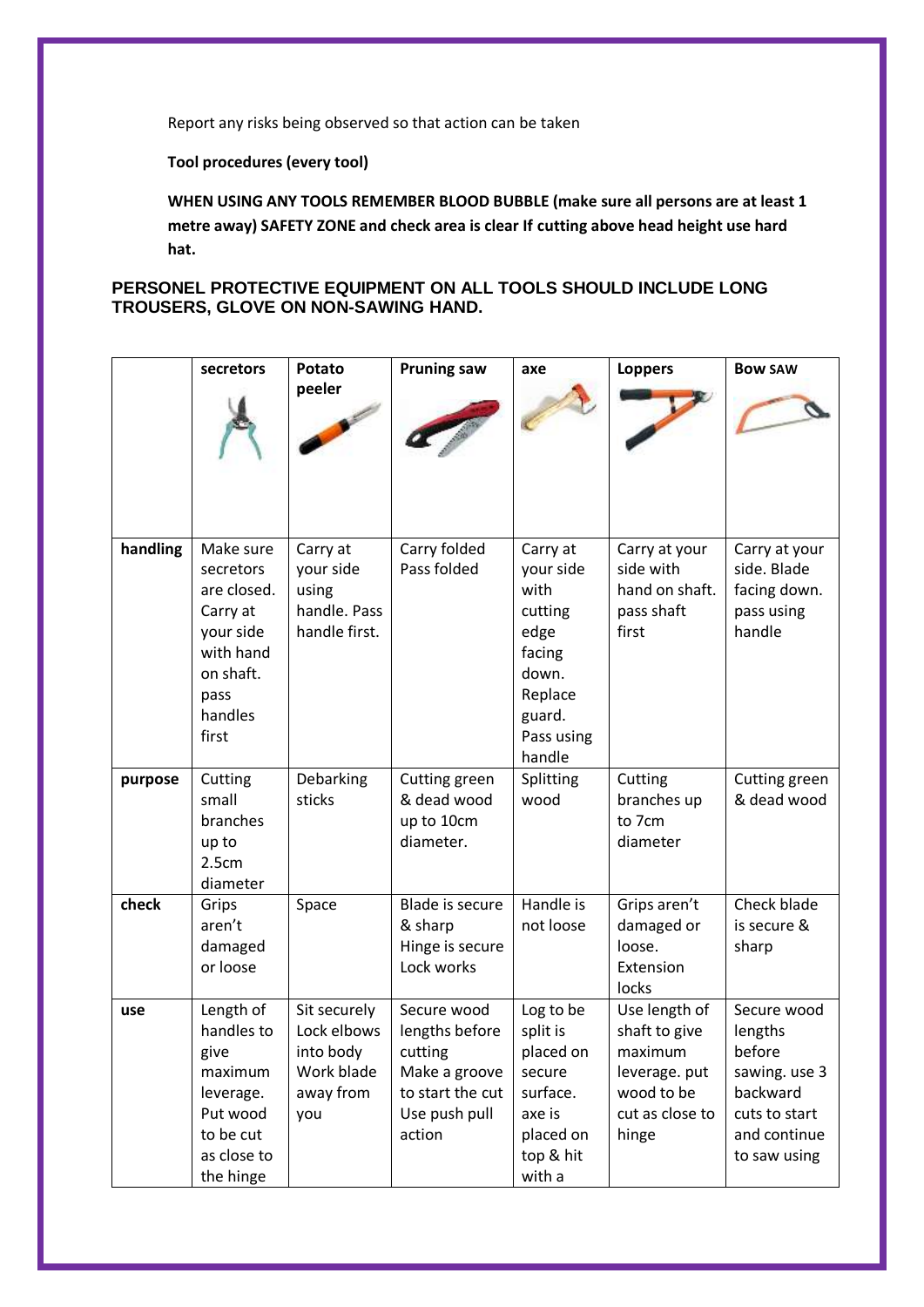|          | as          |               |                | wooden      |               | pull push       |
|----------|-------------|---------------|----------------|-------------|---------------|-----------------|
|          | possible.   |               |                | mallet      |               | action          |
| finish   | Clean the   | Clean the     | Clean the      | Clean       | Clean the     | Clean the       |
|          | cutting     | cutting edge  | cutting edge   | blade after | cutting edge  | cutting edge    |
|          | edge after  | after use.    | after use.     | use. wrap   | after use.    | after use. clip |
|          | use. close  | store in tool | Fold & secure  | blade       | Close cutting | blade guard     |
|          | cutting     | bag           | blade before   | before      | edge before   | on before       |
|          | edge and    |               | storing        | storing     | putting back  | storing         |
|          | secure      |               |                |             | in bag.       |                 |
|          | before      |               |                |             |               |                 |
|          | storing     |               |                |             |               |                 |
| maintain | Wash and    | Wash and      | When blade is  | Clean       | Wash & clean  | When blade      |
|          | clean off   | clean off     | blunt replace. | blade.      | off sap from  | gets blunt      |
|          | sap         | sap from      |                | Keep blade  | blade. keep   | replace.        |
|          | sharpen     | blade         |                | sharp       | blade sharp   | replace         |
|          | from        | Replace       |                | using       | using         | damaged or      |
|          | blade.      | when blunt    |                | sharpening  | sharpening    | lost blade      |
|          | blade using |               |                | stone       | stone         | guards          |
|          | sharpening  |               |                |             |               |                 |
|          | blade       |               |                |             |               |                 |

#### **Fire safety procedures**

No one to enter forest until FSL agrees to

**-**No running around camp fire and walk around the back of the seating area (safety zone)

-Keep seating 1.5 metres away from fire.

**-**Stay calm when lighting.

-Never use paraffin, petrol or methylated spirits to light.

-Choose the site of your fire with care, never on peat or areas with underground roots or low branches (at least 8'high)

-Never leave a fire unattended.

-Never underestimate the potential reach of a fire and the strength of wind.

-Ensure you can extinguish a fire quickly in case of emergency. Keep a bucket of water close by, and have first aid bag and fire blanket close by.

-Keep long hair tied back and sleeves rolled up.

-Let the fire die down, spread the ashes out and douse with water.

-Spread the ashes once out.

**-check at end of session fire is completely out.**

 **Missing person**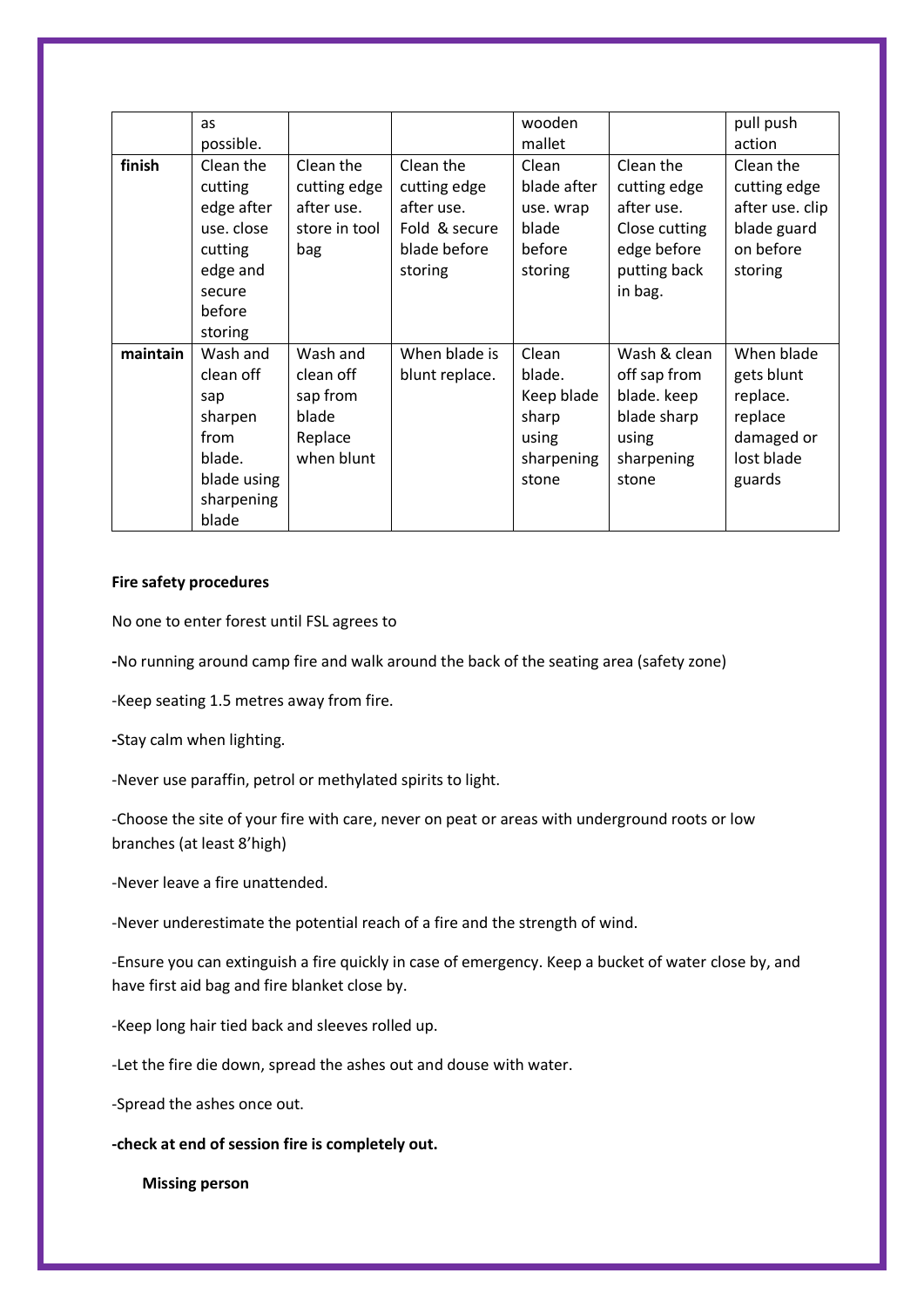**-** Use 1-2-3 come to me

**-**Have a head count

-A register will be taken to double check the child is missing.

-Staff will maintain safety of other children.

-A senior manager and any other available members of staff will search school grounds, or area where last seen.

-If no sightings after approximately 20 minutes Head to contact parents.

-After 45 minutes police to be called.

-Police to take over search.

#### **Irregular occurrence/uninvited guest/stranger procedure**

- Keep gates locked at all times and check boundaries.

-Anyone acting suspicious or is an unknown person, get the group together and leave with assistant and FSL to ask the intruder to leave immediately. Report immediately to the school office, keeping group all together with you at all times.

#### **Weather**

Check forecast the night before and in the morning. We will not go out if weather is extreme such as wind Gusts of about 20-30 mph or thunder storms are predicted. On hotter days children are to wear sun hats, keep in the shade, children to apply sun cream if they have brought it in and have water to drink. In Snow/ice conditions assess areas for slips and falls risk. Children are to bring woolly hats, scarfs gloves.

We provide weather proofs for wet, muddy cold conditions

**At the discretion of the leader the session will be cancelled if weather deteriorates** 

#### **Behaviour**

**-**Rewards for good behaviour i.e. Praise, merits etc.

**-**All staff to be positive role models and policies for behaviour followed and applied.

**-**Promote self-esteem, self-discipline, regard for staff and positive respect for others.

**-**Ensure fairness of treatment for all.

-1st verbal warning given for misbehaving then sent in for 2<sup>nd</sup>.

**-**Straight in to Head teacher if breech of safety isn't met. If child puts themselves and others are at risk.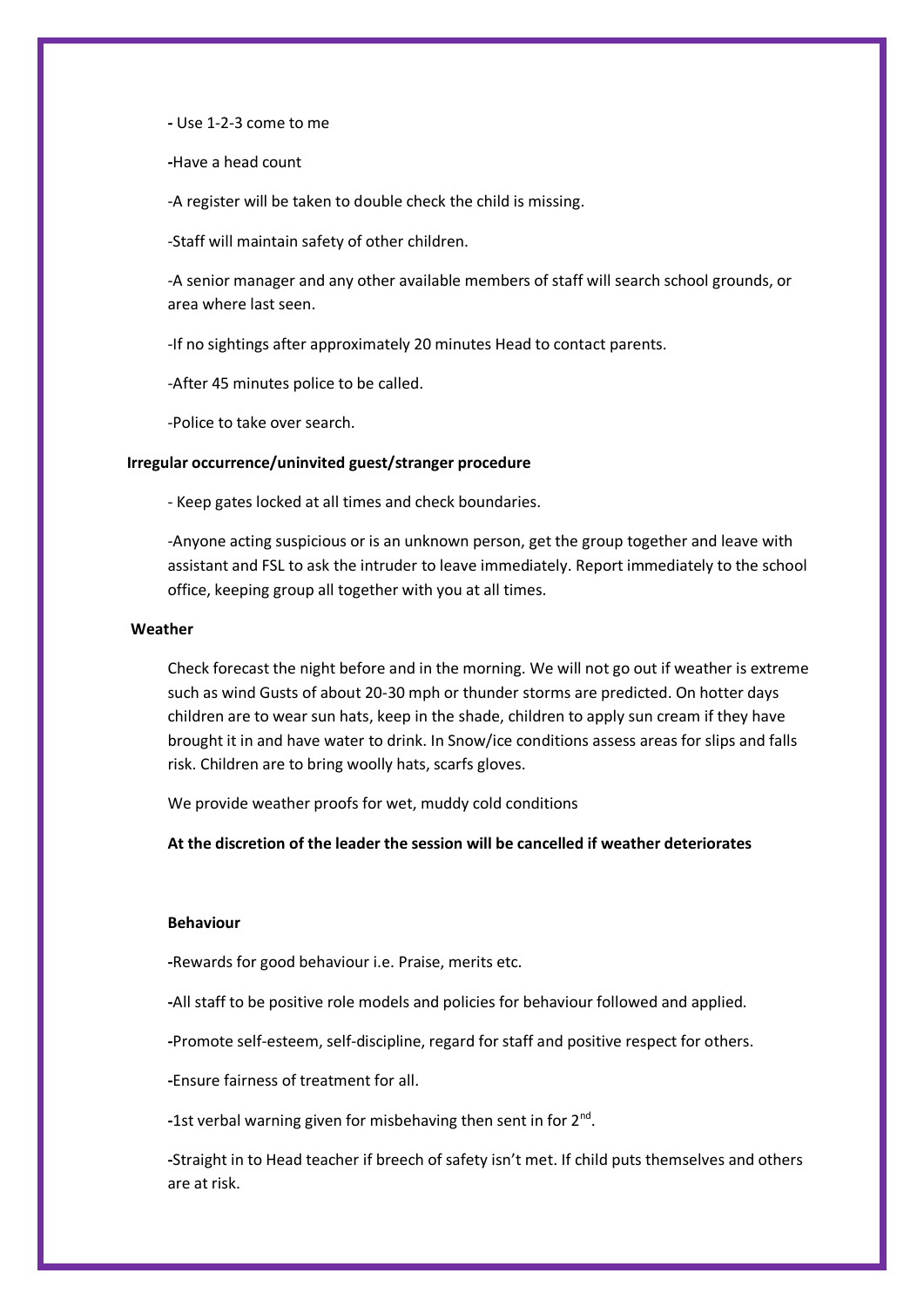**-**If it's not possible for child to go in then he/she will sit out of all activities and supervised.

#### **Food safety**

-Wash hands before and after handling food using the washing area on site

-Keep food covered whenever possible.

-Keep cooking equipment clean, spray with antibacterial spray before and after.

-Handle food as little as possible.

-Keep raw/cooked foods separate using separate containers

-Tie hair back when cooking.

#### **Toileting and hygiene procedure**

Wash hands before having snack in the wash area

-Wash hands after using toilet.

-Child to let a member of staff know where they're going and KS2 to go to the toilets unsupervised and to take wellies and waterproof trousers off before entering indoors and to wash hands if muddy before and after going to the toilet.

#### **Emergency procedures to be administered by FSL**

- 1. Administer first aid to causalities and ensure safety of the remainder of the group by assistant.
- 2. Seek aid and contact office or manager and call for an ambulance.
- 3. Parents called to collect if ambulance isn't required and first aider to stay with pupil.
- 4. If child is taken by car parents are to meet at A&E.
- 5. Report to Head teacher in an emergency.
- 6. Accident form to be filled in.

#### **First aid procedure**

Assess the child and either treats the child using first aid bag with ice pack, plaster, clean a graze etc.

The first aider is to complete an accident form, if a head injury the first aider fills in the form which is in the first aid bag and send a head injury letter home with child.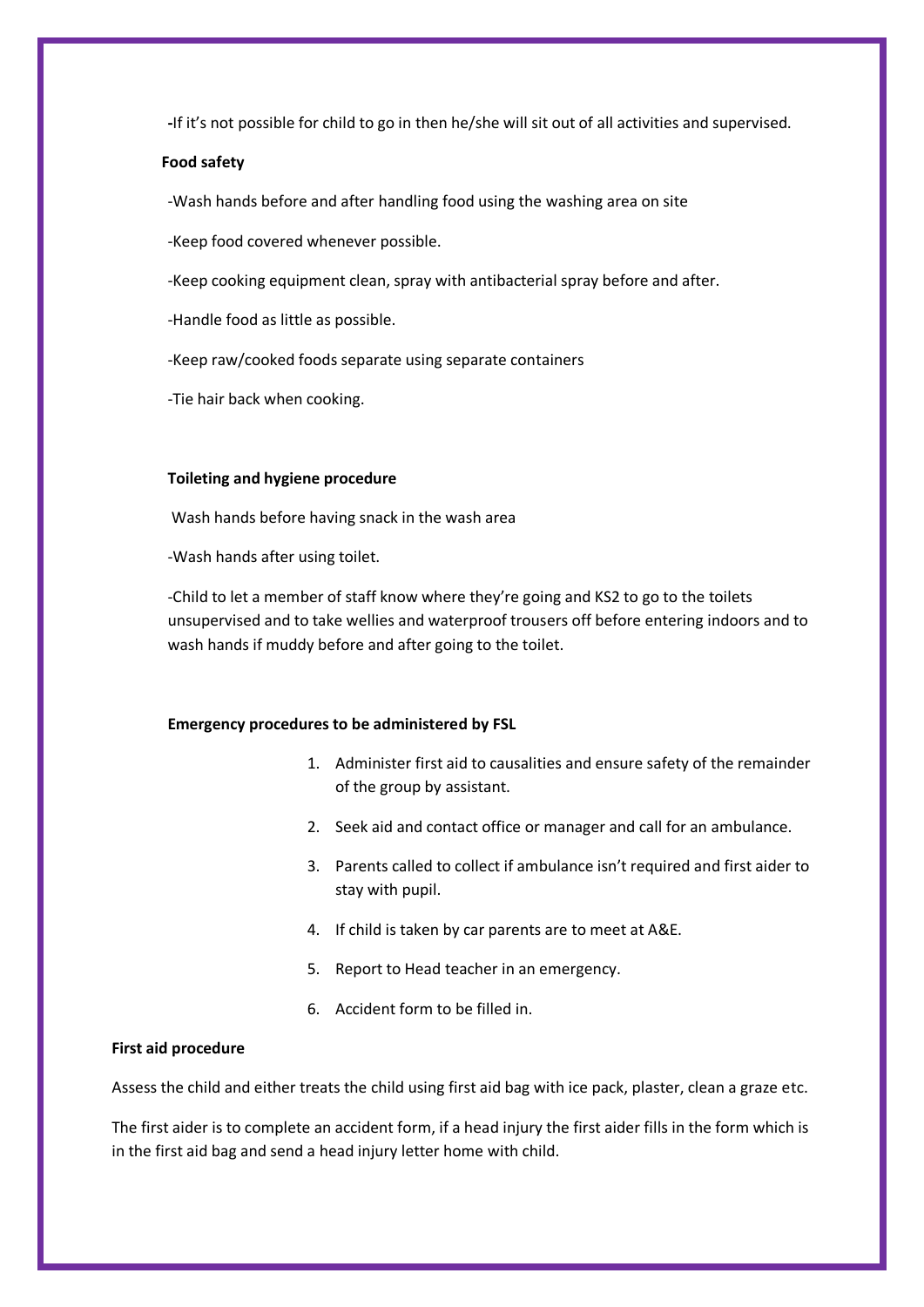If child needs to go home the child is to go to the office with a member of staff and phone home. If the child's injury requires supervision then a qualified first aider is to stay with the child until parent/guardian arrives.

If the parent/guardian cannot pick up then the doctor should be called and child transferred there with an insured driver.

#### -**Play policy**

Be aware of the safety of the children whist there at play. Make sure the area is safe, tidy and secure and any equipment used is safe. Children will be encouraged to play, explore and be adventures and imaginative but also know their own limits in their own time. Free play will be included in each session.

#### **Photo and media**

Have a list drawn up of all children attending forest school who haven't got consent to have photos taken; When publishing photos leave names out and NOT to use for any social media websites i.e. Facebook. If using child's photos for portfolio make sure you have consent to do so from Head teacher. Any information will be treated confidentially.

#### **Child protection policy and procedures**

If a child makes a disclosure to a member of staff that raises a concern, that member of staff listens to the child but must NOT ask any leading questions and mustn't make any promises. They must report it to the child's class teacher and jot down what was said, where and when and not to discuss the matter with others. The teacher will discuss the matter with the Head teacher who will then decide if it's a matter for the social services.

#### **Roles and responsibilities**

Forest school leader will have:

FSL Level 3 practitioner qualification

Outdoor First Aid qualification

Overall responsibility for planning sessions, safety and risk assessments including pre checks of kit and site, all participants medical and requirements, administration of first aid and responsibility of first aid kit, supervision of tool use and tool use security, emergency procedures and evaluation.

#### **Teaching/supporting staff/volunteers**

Assist the FSL with the welfare and safety of the group and assist with appropriate behaviour. Help children with equipment and clothing and report any issues that raise concern. Staff are to report accidents and hazards immediately to FSL.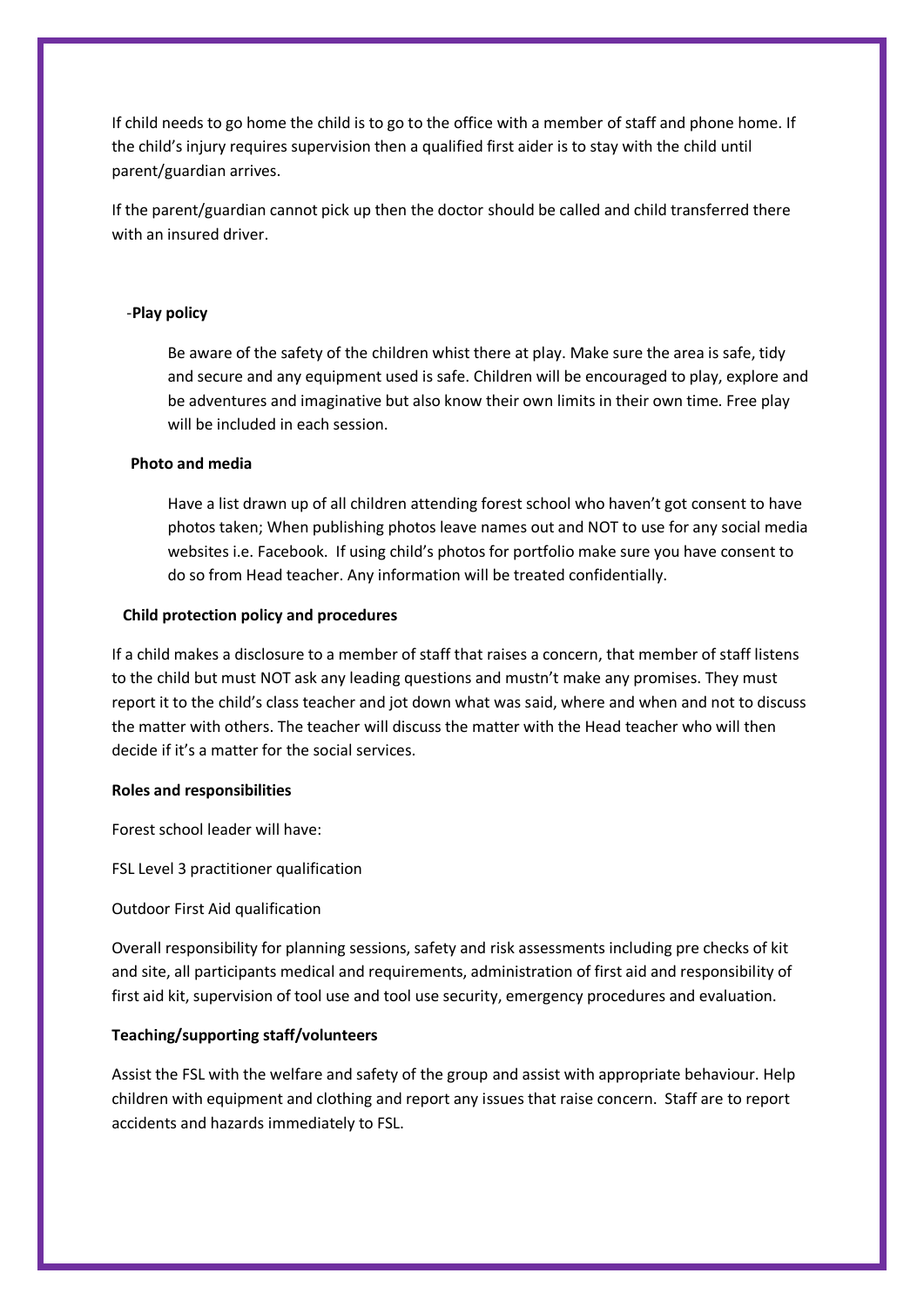To take responsibility for making themselves aware of safety issues, such as the whereabouts of the first aid kit

#### **Children**

To take personal responsibility for the safety of themselves and others

To listen to and follow instructions given

| <b>NAME</b>             | <b>CLASS</b> | <b>MEDICAL INFO</b> |
|-------------------------|--------------|---------------------|
| $\mathbf{1}$            |              |                     |
| $\overline{2}$          |              |                     |
| $\overline{\mathbf{3}}$ |              |                     |
| $\overline{4}$          |              |                     |
| $\overline{\mathbf{5}}$ |              |                     |
| $\boldsymbol{6}$        |              |                     |
| $\overline{7}$          |              |                     |
| 8                       |              |                     |
| 9                       |              |                     |
| 10                      |              |                     |
| 11                      |              |                     |
| 12                      |              |                     |
| 13                      |              |                     |
| 14                      |              |                     |
| 15                      |              |                     |
| 16                      |              |                     |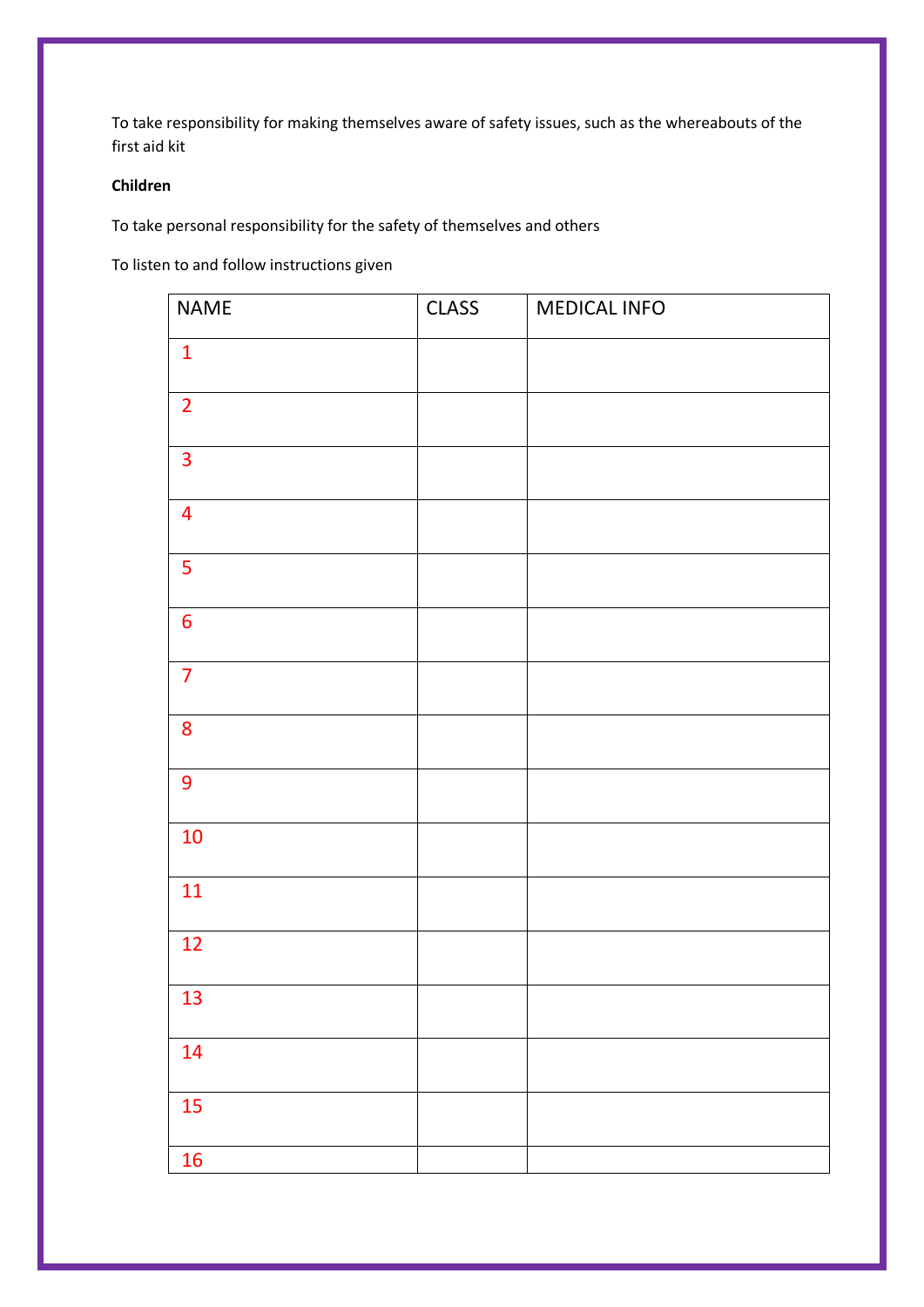| -18 |  |
|-----|--|
|     |  |

#### **Session procedures**

**●site check by Forest school leader**

- **●set out equipment needed**
- **●Go over with staff lesson plan**
- **●Take register**
- **●Children get ready**
- **-visit toilet and get snack if applicable**
- **-get waterproofs and go outside**
- **-put wellies on**
- **-line up when ready**
- **●children to sit around log circle**

**●Remind all about H&S points (no throwing sticks, tree climbing no higher than 1.5m, boundary limits and 1-2-3 come to me**

- **●Session time, free time and snack**
- **●1-2-3-come to me head count**

**●Children to take waterproofs off, tidy up after themselves and wash hands**

**●Reflect on session with all**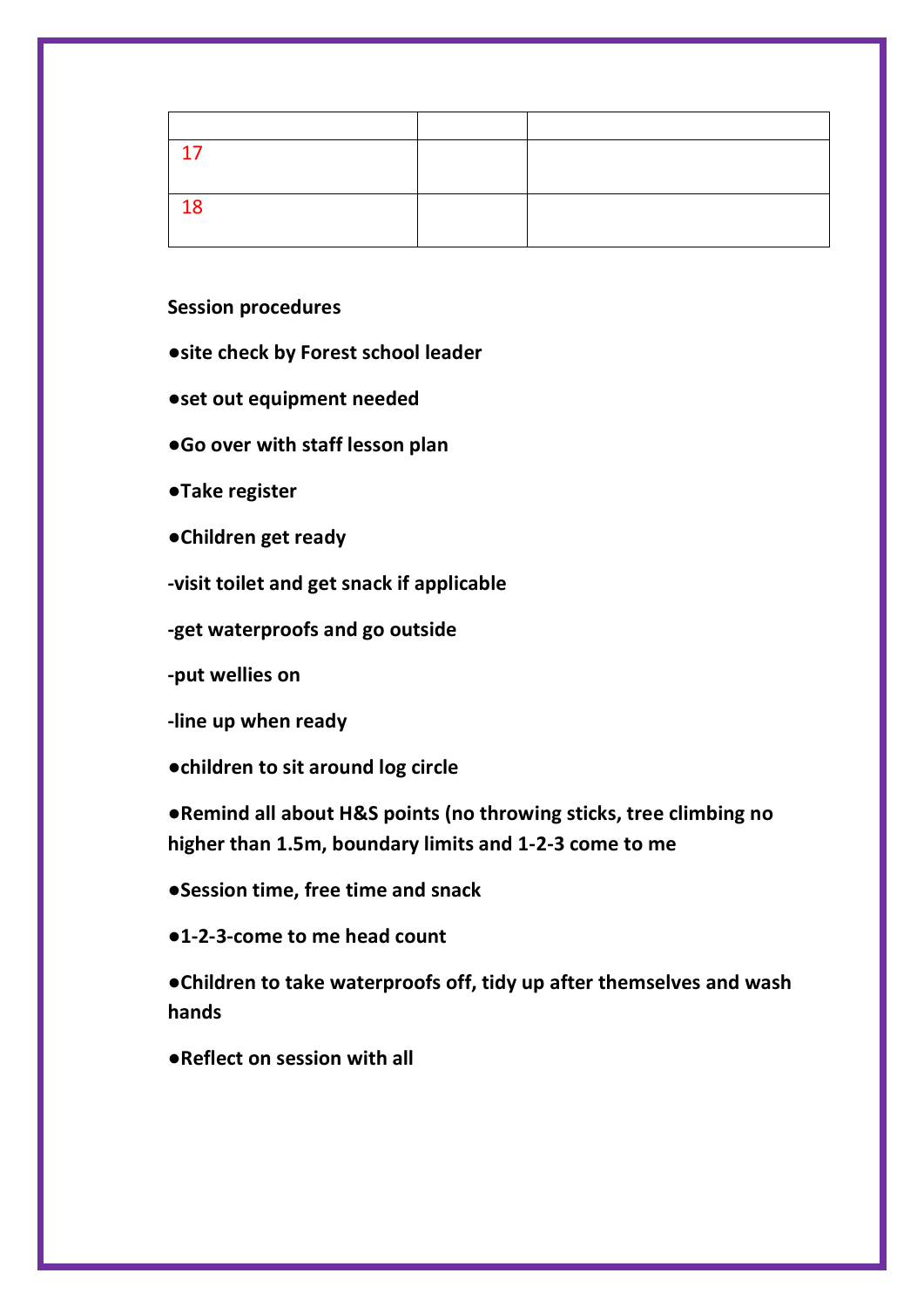### **EMERGENCY PROCEDURES**

**1. SECURE SAFETY OF WHOLE** *GROUP***. Stop activities, call group and if possible remove the group from further danger.**

**2. First aider to attend to any casualties with adult helper supervising the rest of the group.**

**3. Seek aid and contact office using mobile or walkie-talkie. Call ambulance. Inform Head teacher.**

**4. Parents to be called to collect if ambulance isn't required and first aider to stay with pupil.**

**5. If child is taken by car parents are to meet at A&E** 

**6. Accident form to be filled in ASAP.**